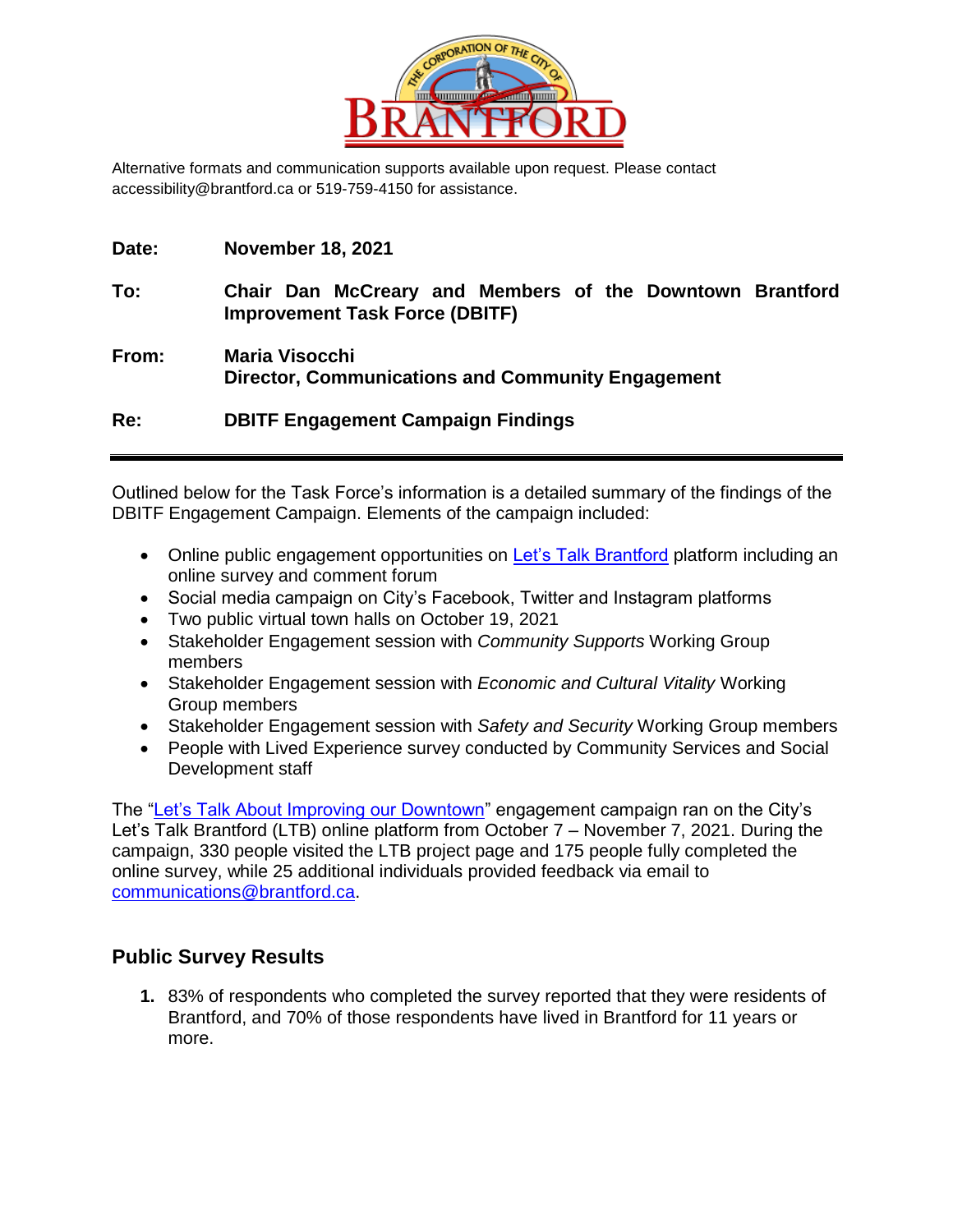### **2. With respect to how respondents described their association with the downtown:**

- 38% said they live in Brantford, outside of the downtown
- 32% said they go downtown occasionally for a show, festival or event
- 31% said they work downtown
- 11.4% said they have no reason to go downtown
- .05% said they were a post-secondary student attending an academic institution downtown

## **3. Asked what single improvement could be made to improve the downtown:**

- 18.7% said more focus on cleanliness/attractiveness
- 16.4% said an increased security presence
- 14.2% said more businesses
- 9.7% said more housing options
- 9.7% said more outreach/medical support agency presence
- 9.7% said more places to shop
- 5.2% said more restaurants
- **4. Asked what should be included in a potential safety program:**
- 31.3% said increased presence of police
- 31.3% said enhanced implementation of Crime Prevention through Environmental Design (CPTED)
- 19.4% chose Other and specified all options should be implemented
- 9% said increased presence of security staff
- 9% said CCTV cameras

### **5. Asked what type of businesses respondents want to see more of downtown:**

- 38.8% said restaurants
- 24.6% said entertainment/art venues
- 13.4% said clothing shops
- 9.7% said kids stores/activities
- 6.0% said home stores
- 4.5% said grocery stores

### **6. Asked what recreational activities respondents want to see more of downtown:**

- 41.8% said more events/festivals (i.e. Jazz Festival)
- 20.1% said more events in Harmony Square
- 13.4% said this type of programming was not a priority
- 11.9% said cultural events (i.e. performance art)
- 3.7% said outdoor fitness programs (i.e. yoga in the park)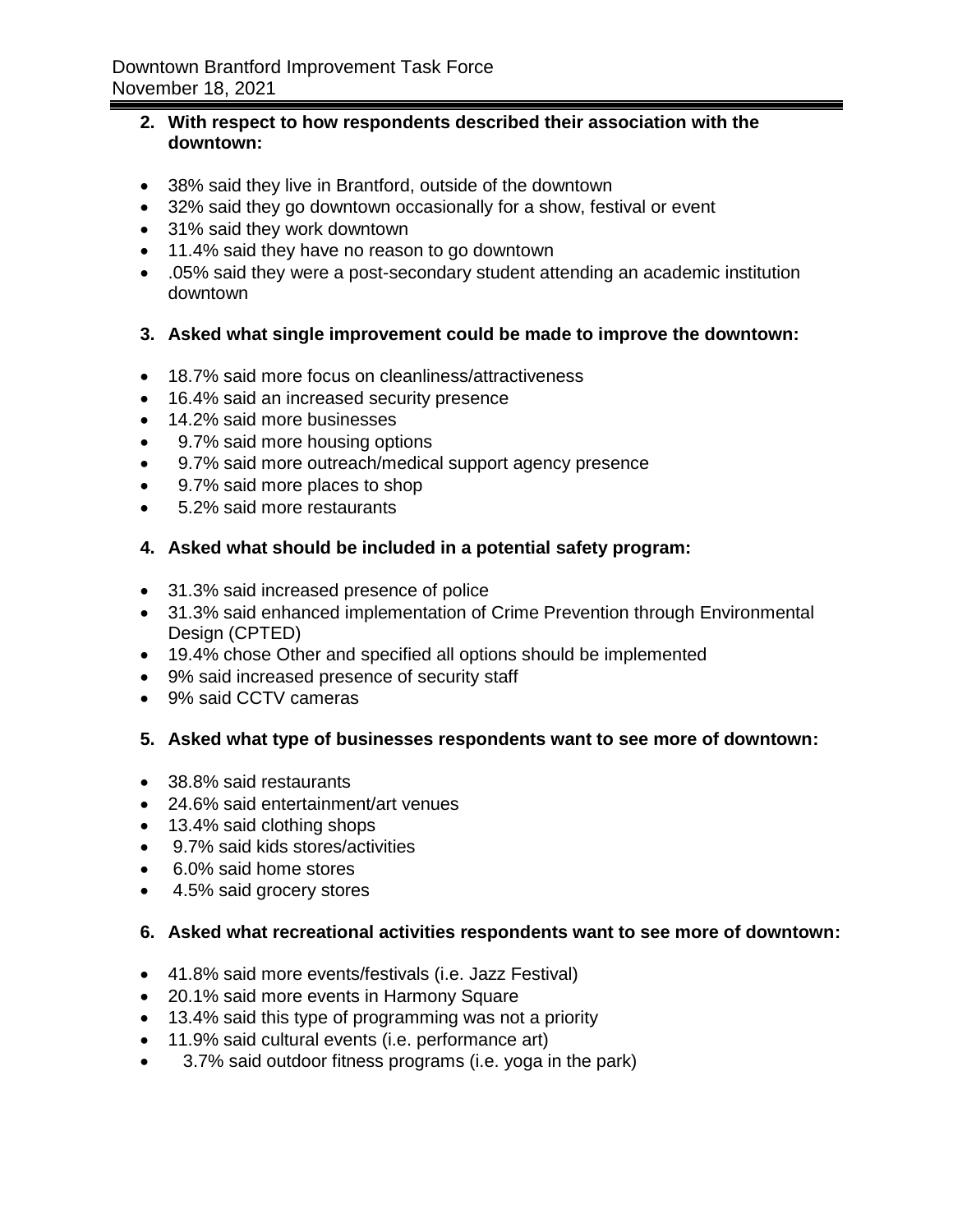### **7. Asked what single area should be focused on to assist vulnerable citizens in the downtown:**

- 41.8% said mental health and addiction treatment
- 15.7% said affordable housing
- 9.0% said employment support
- 7.5% said outreach services
- 3.7% said drop in day programming
- 3.0% said seniors' services
- 3.0% said youth services
- 3.0% said income support
- 3.0% said emergency shelter services

## **155 open ended public survey comments summary**

- $\bullet$  69 comments (44.5%) cited open drug use and the need for enhanced mental health and addiction services/supports
- 57 comments (36.7%) expressed the need for enhanced police presence in the downtown
- $\bullet$  10 comments (.06%) expressed the need to ease the traffic flow
- $\bullet$  10 comments (.06%) made the suggestion that Grand River / waterfront be more incorporated into the downtown
- 9 comments (.05%) cited examples of other cities that have successfully revitalized their downtown including Region of Peel (Drop in Centre located in Brampton), Peterborough and Guelph

# **Social Media Summary – 162 comments across platforms**

- 75 comments (49.3%) referenced the problem of open drug use
- 47 comments (29%) cited safety perception issues (calling for more police presence and that laws/prison time sentences should be stronger)
- 15 comments (.09%) referenced lack of cleanliness (garbage on the street every day)
- 25 comments were not related to this topic

# **Public Virtual Town Halls**

Two virtual Public Town Hall opportunities were offered on October 19<sup>th</sup> at 2 p.m. and 6 p.m. 6 members of the public registered for the afternoon session and 8 members of the public registered for the evening session. A presentation was delivered by Communications and Community Engagement staff and each of the 3 Working Group leads. While none of the registrants opted to provide feedback during the live broadcasts, their feedback was later shared via email. 47 people watched the afternoon Virtual Town Hall and 129 watched the stream of the evening broadcast on the City's YouTube channel.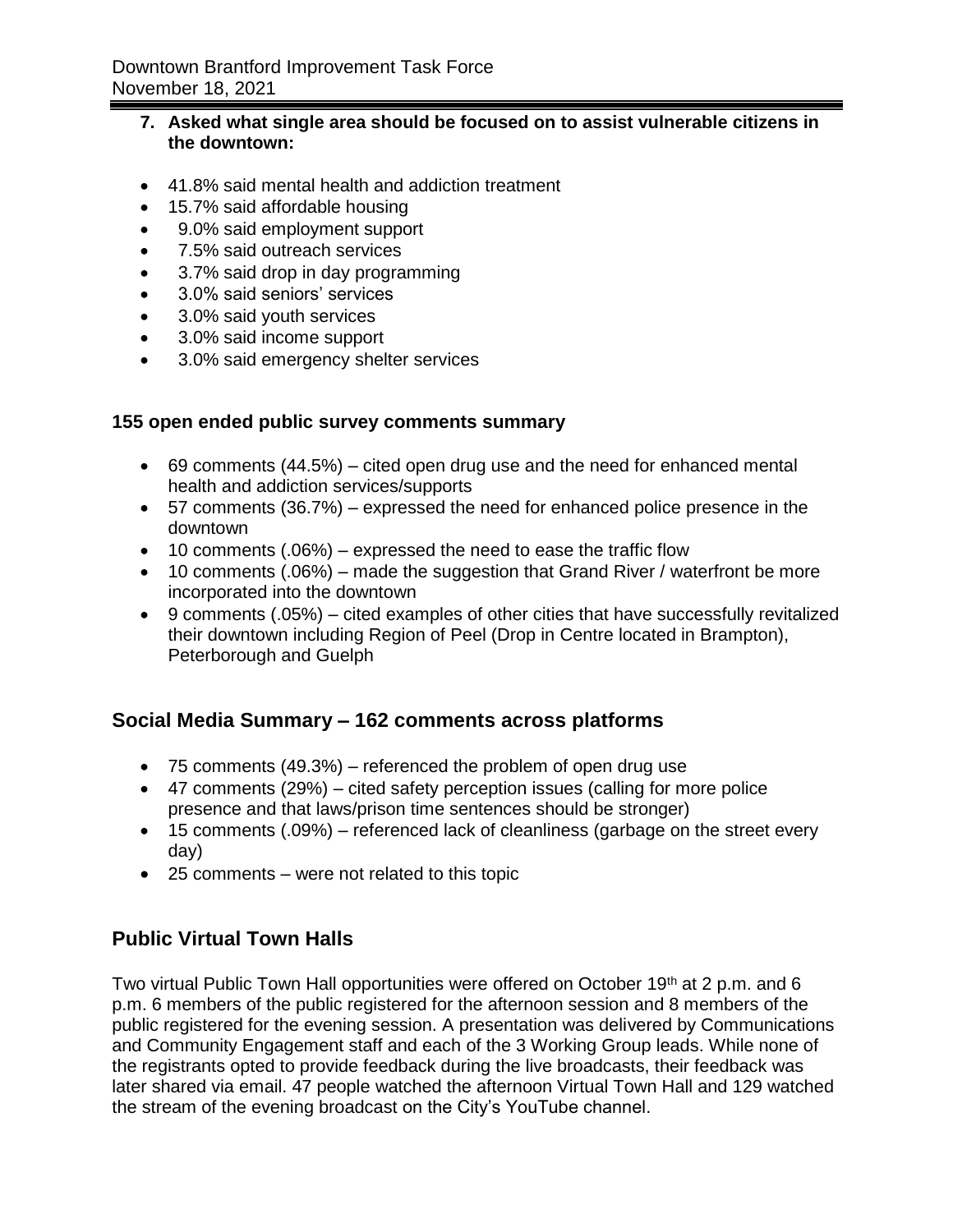# **Stakeholder Engagement Sessions**

During each of the Working Group stakeholder sessions conducted on October 13<sup>th</sup>, 14<sup>th</sup> and 18<sup>th</sup>. Working Groups were asked to identify short, medium, and long-term actions that could be implemented to improve support services, economic and cultural vitality and safety and security in the city's downtown core. Proposed solutions were divided into two categories; actions the community can take independent of other levels of government and actions that require assistance/support from the province and/or federal government.

Below is a summary of the key themes discussed in each stakeholder session. A detailed synopsis of the sessions will be presented individually at each of the next Working Group meetings to help inform individual Working Group action plans.

## *Community Supports Main Themes*

- Enhanced Harm Reduction strategies
- Housing supports / wrap around services
- Improved coordination/knowledge sharing processes among agencies and organizations (i.e. community agencies)
- Drop In Centre location overseen by medical staff and support agencies
- Anti-stigma campaign
- Standardization and coordination for barrier free access to services

## *Economic and Cultural Vitality Main Themes*

- Public Art installations
- Indigenous focused cultural events
- Waterfront development
- Pop up shops
- Modified waste collection processes to reduce frequency of garbage out on streets

## *Safety and Security Main Themes*

- CCTV coordination and expansion
- Parkade improvements (lighting, cleanliness, security)
- Daytime Shelter managed location where vulnerable individuals can access food and support services
- Safe walk program for students
- Bail reform advocacy to AMO, other levels of government

# **People with Lived Experience survey results**

A survey was conducted among 32 individuals with lived experience by Community Services and Social Development staff.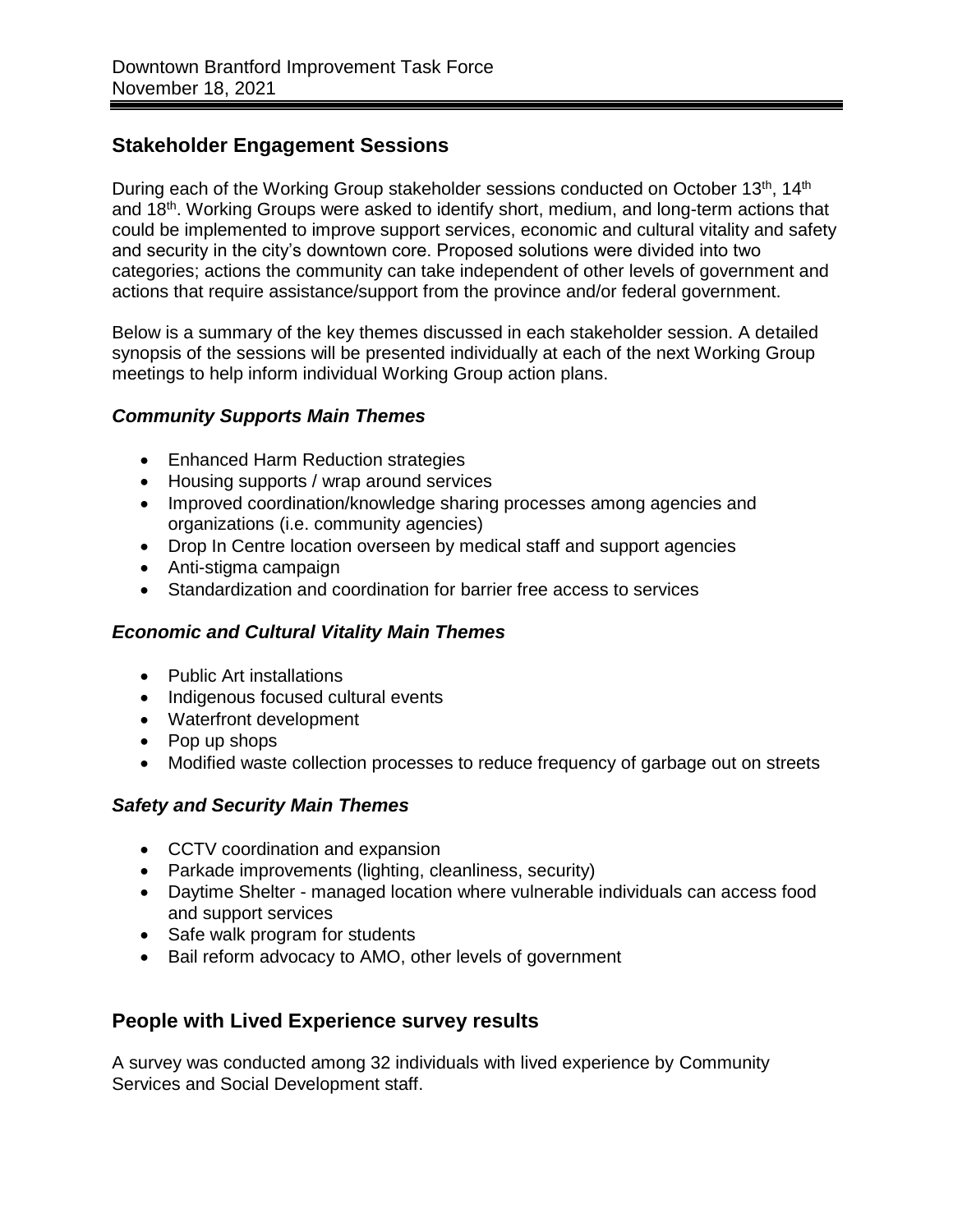#### **Asked why they are downtown most days:**

- 46.8% said to access food/support services
- 21.8% said to see friends
- 18% said to find shelter/experiencing homelessness
- 12% said to work

#### **Asked what downtown needs more of (could select more than 1 option):**

- 100% said housing
- 96.15% said outreach/medical supports
- 95.83% said an indoor drop in centre/common space
- 92.31% said mental health and addiction supports
- 82.35% said green/public spaces
- 47.7% said increased security presence
- 46.7% said restaurants

#### **Asked what would make them feel safer:**

- 32% said they feel safe
- 17.8% said more resources for homeless people
- 16% said more police presence
- 14.2% said a safe injection site

#### **Asked what service providers should focus on most:**

- 40.91% said affordable housing
- 34.7% said emergency shelter services
- 22.2% said rent geared to income
- 20% said housing with staff supports and programming on site

### **Additional suggestions provided by people with lived experience:**

- Acknowledge and appreciate the indigenous community
- Different agencies all housed in the same drop in centre to provide supports and referrals from one place
- Provide agencies with more options to serve clients

## **Findings Summary**

Findings of the public engagement campaign demonstrate a clear consensus by stakeholders that additional mental health and addiction supports are needed for vulnerable citizens who frequent the city's downtown. Furthermore, people with lived experience identified the acute need for a Drop In Centre to acquire support services from one central location. Other key themes among the findings was the cause and effect connection between mental health and addiction and lack of housing among vulnerable individuals, as